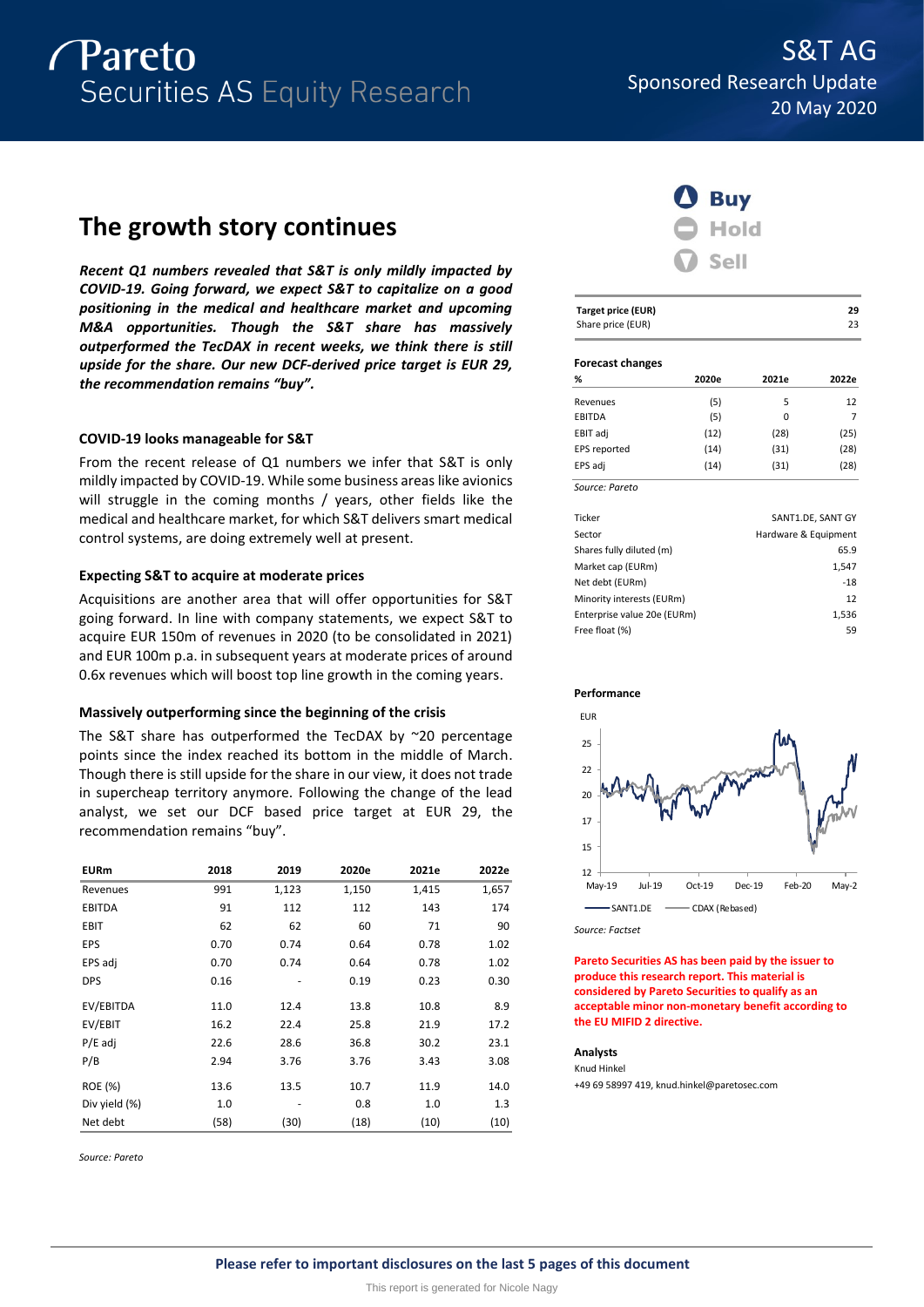# **Q1 2020 wrap-up**

# **Exhibit 1: Q1 numbers**

| <b>S&amp;T AG</b>            |                   | Q1 2019 | Actual<br>Q1 2020 | yoy      |
|------------------------------|-------------------|---------|-------------------|----------|
| <b>Revenues</b>              | <b>EURm</b>       | 225     | 235               | 4%       |
| <b>IT Services</b>           | $^{\prime\prime}$ | 99      | 117               | 19%      |
| <b>IoT Solutions Europe</b>  | $^{\prime\prime}$ | 93      | 129               | 38%      |
| <b>IoT Solutions America</b> | $^{\prime}$       | 34      | 24                | $(29)$ % |
| <b>FBITDA</b>                | $\mathbf{u}$      | 21.2    | 25.0              | 18%      |
| margin                       | %                 | 9.4%    | 10.6%             | 122 bps  |
| <b>IT Services</b>           | $^{\prime}$       | 7.8     | 7.2               | $(8)$ %  |
| <b>IoT Solutions Europe</b>  | $^{\prime\prime}$ | 12.1    | 15.7              | 30%      |
| <b>InT</b> Solutions America | $^{\prime\prime}$ | 1.3     | 2.1               | 62%      |

*Source: Company, Pareto Securities Research*

# COVID-19

S&T has reported EBITDA in Q1 that were 18% above last year's level and 3% better than consensus. According to management, EBITDA would have been EUR 1.8m higher, if there were no one-off procurement costs incurred due to COVID-19. Also, S&T has seen first delays of supply already in Q1, which led to shifts of business. S&T expects Q2 to be the quarter with the most significant supply chain disruptions (most of which in Europe) and anticipates revenues below Q1 and one-offs of similar magnitude as in Q1. In contrast, Chinese suppliers are back on track and could provide 100% of the requested volumes.

Sectors such entertainment or tourism are facing a massive downturn in the current crisis but particularly aviation has been hit, which affects the IoT Solutions America segment. In avionics, S&T realized revenues of EUR 11m in Q1 and has cut the full year revenue expectation from EUR 50m to EUR 38m, of which EUR 20m will be realized with Air China alone, we understand. In contrast, a German airline has already asked for a longer payment target. Accordingly, S&T's planned investments into the avionics business have been put on hold for the time being. Another burden for the segment is the shrinking business with two network companies in the US (Nokia and Juniper). On the other hand, S&T was positive on the prospects to increase business with Twitch, a live streaming platform for gamers.

In contrast, other sectors like communications and online trading are holding up well. Especially the medical and healthcare market for which S&T delivers smart medical control systems is doing extremely well. Top customers are among others GE healthcare and Dräger, that stand for double digit revenues each which are expected to grow by up to 100% in 2020. Especially the business with Dräger Ventilator Systems is said to literally "explode" at present.

Another area which is largely unaffected by the crisis are train control systems which are expected to have entered a period of secular growth due the increased role of railways in times of climate change.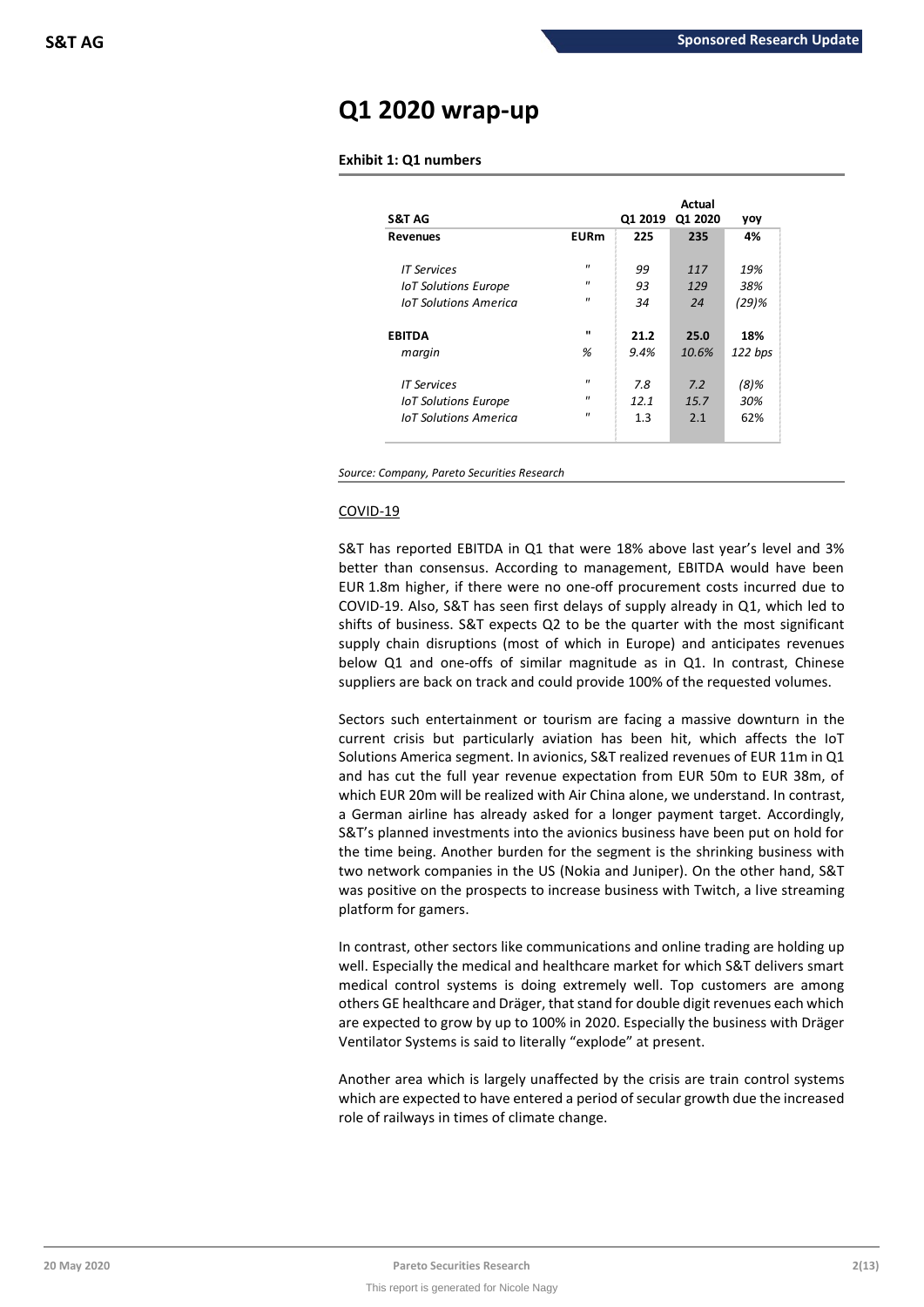# Guidance

The 2020 guidance (revenues and EBITDA of EUR 1,150m and EUR 115m, respectively) and the long-term outlook (EUR 2.0 bn in revenues and EUR 220m EBITDA by 2023) have been re-iterated in the quarterly statement. As we expect acquisitions - Kapsch, AIS Automotive GmbH (both in IoT Solutions Europe) and Bass Systems (IT Services) – to contribute revenues of ~EUR 80m in 2020 ( ~7% of 2019 revenues), our reading is that S&T expects slight negative organic growth of minus c. 4-5%in 2020, provided there will be no further M&A deals this year, which can however make up for an additional revenue of EUR 5-10m, S&T said in the CC (see also below for more details on S&T's M&A strategy). In Q1, the "gross" portfolio effect amounted to +EUR 35.6m. Accordingly, the organic growth rate was minus 11% in Q1. Taking additionally EUR 14.3m revenues related to cancelled business into account, the "net" portfolio effect was EUR 21.3m in Q1 and organic growth at minus 5%.

# M&A

M&A is an important cornerstone of S&T's growth strategy. The CEO Mr Niederhauser stressed during the CC that S&T is ready and has the financial means to take over financially weaker competitors if terms are attractive. S&T has EUR 276m cash at hand at the moment and on top of that has withdrawn its dividend proposal in order to keep a maximum of flexibility, also when it comes to government-sponsored loans. Notwithstanding, a special dividend in 2021 remains a possibility, though.

S&T is currently negotiating with 14 companies. While S&T paid between 50-75% of revenues in the past, sales multiples between 35-50% appear possible at the moment. Accordingly, we expect a couple of deals in 2020. The table of recent M&A activities can be found at the end of the report.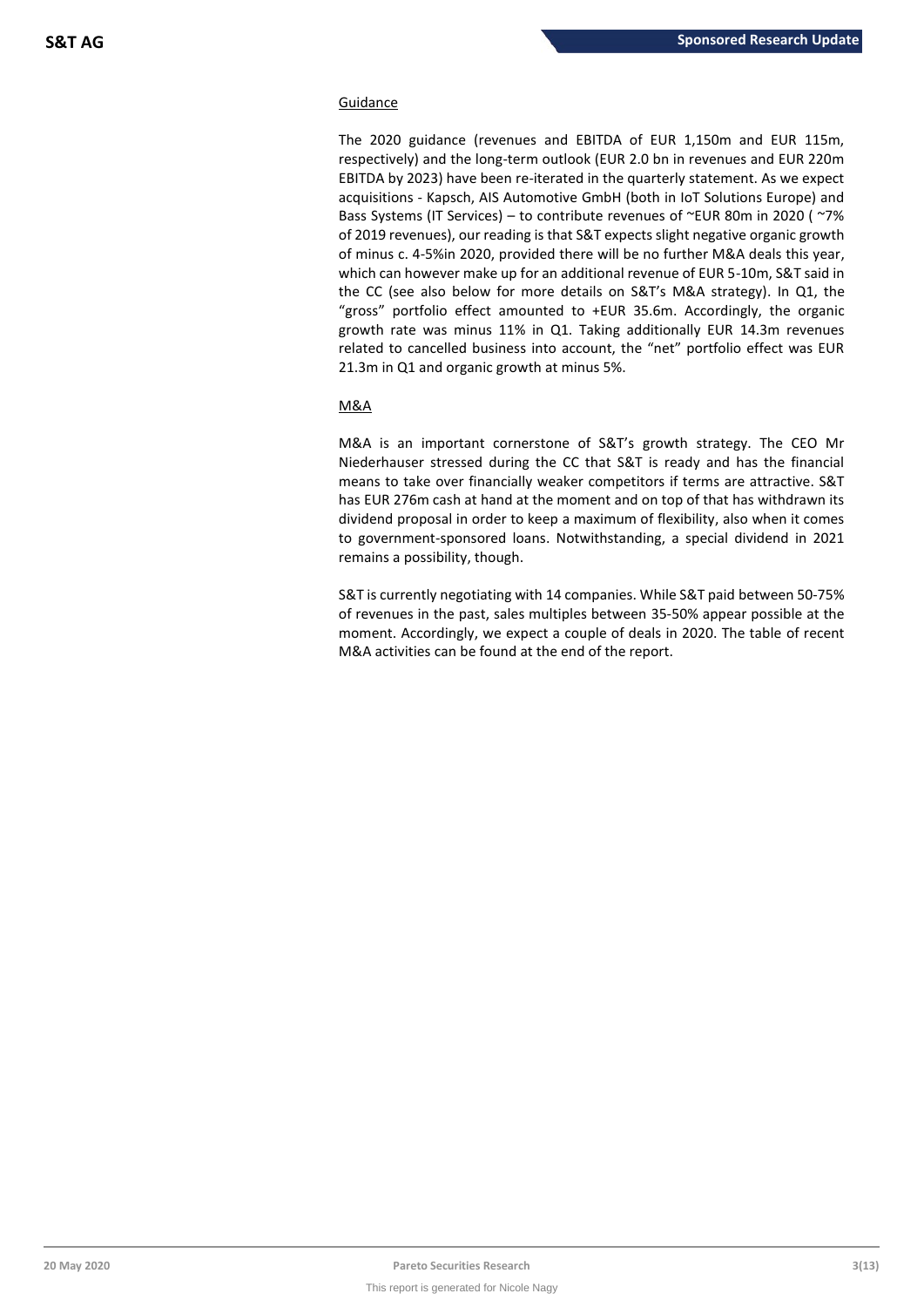# **FY 2020 outlook and beyond**

## **Exhibit 2: P&L forecast**

| <b>Profit &amp; Loss</b> | 2013    | 2014  | 2015  | 2016    | 2017  | 2018  | 2019  | 2020e    | 2021e | 2022e | 2023e |
|--------------------------|---------|-------|-------|---------|-------|-------|-------|----------|-------|-------|-------|
|                          |         |       |       |         |       |       |       |          |       |       |       |
| Revenue                  | 338     | 386   | 468   | 504     | 882   | 991   | 1,123 | 1,150    | 1,415 | 1,657 | 1,922 |
| % yoy                    | $-0.5%$ | 14.1% | 21.4% | 7.6%    | 75.1% | 12.3% | 13.3% | 2.4%     | 23.0% | 17.1% | 16.0% |
| <b>EBITDA</b>            | 20      | 23    | 28    | 34      | 68    | 91    | 112   | 112      | 143   | 174   | 211   |
| % of sales               | 5.9%    | 5.9%  | 6.1%  | 6.8%    | 7.7%  | 9.1%  | 9.9%  | 9.7%     | 10.1% | 10.5% | 11.0% |
| <b>EBIT</b>              | 14      | 17    | 21    | 24      | 42    | 62    | 62    | 60       | 71    | 90    | 116   |
| % of sales               | 4.2%    | 4.3%  | 4.4%  | 4.8%    | 4.7%  | 6.2%  | 5.5%  | 5.2%     | 5.0%  | 5.4%  | 6.0%  |
| <b>Pretax Profit</b>     | 12      | 15    | 18    | 20      | 35    | 56    | 54    | 49       | 61    | 80    | 106   |
| % of sales               | 3.6%    | 3.8%  | 3.9%  | 4.0%    | 4.0%  | 5.7%  | 4.8%  | 4.3%     | 4.3%  | 4.9%  | 5.5%  |
| <b>Net Profit</b>        | 12      | 13    | 16    | 15      | 23    | 45    | 49    | 42       | 51    | 67    | 87    |
| % of sales               | 3.5%    | 3.4%  | 3.4%  | 2.9%    | 2.6%  | 4.5%  | 4.4%  | 3.6%     | 3.6%  | 4.0%  | 4.5%  |
| <b>EPS</b>               | 0.30    | 0.32  | 0.36  | 0.33    | 0.43  | 0.70  | 0.74  | 0.64     | 0.78  | 1.02  | 1.33  |
| % yoy                    | 16.4%   | 5.8%  | 14.8% | $-8.9%$ | 30.8% | 61.3% | 6.4%  | $-14.2%$ | 21.6% | 30.7% | 30.6% |
| <b>DPS</b>               | 0.06    | 0.07  | 0.08  | 0.10    | 0.13  | 0.16  | 0.00  | 0.19     | 0.23  | 0.30  | 0.40  |
| Payout ratio             | 20%     | 22%   | 22%   | 30%     | 30%   | 23%   | 0%    | 30%      | 30%   | 30%   | 30%   |

*Source: Pareto Securities Research*

Our considerations for the coming years are as follows: The guidance for 2020 looks realistic to us, given that we expect acquisitions to contribute around EUR 80m to the top line, which translates into negative organic growth of minus c. 4-5% in 2020, if there were no additional M&A deals in the current year. Beyond 2020, we think that S&T can grow its top line by 10% organically until 2024 from the somewhat depressed level in 2020.

On top of that, we expect that S&T will acquire EUR 150m of revenues in 2020 (to be consolidated in 2021) and EUR 100m p.a. in the subsequent years. Targets are "volume companies" yielding synergies and "technology pearls" that complement S&T's portfolio. We assume an acquisition multiple of 0.6x revenues, i.e. similar prices as in the past. Thus, S&T will incur EUR 90m cash outflow in 2020 and EUR 60m p.a. in 2021-3.

As we expect the acquired entities to grow themselves by 10% p.a., there is a certain compounding effect, which results in a significant top-line growth of in the years to come. As a result, we arrive EUR 1,922m revenues for 2023, i.e. very close to the guided EUR 2bn.

We think S&T can realize a group EBITDA margin of close to 10% in 2020, which should even go slightly up in the coming years due to the PEC ("Profitability – Efficiency – Cashflow") program. However, we don't simply add the aspired 2% margin increase to the levels realized in 2019, as we expect the acquisitions to be dilutive to some degree, which will partially absorb a bit of the efficiency gains.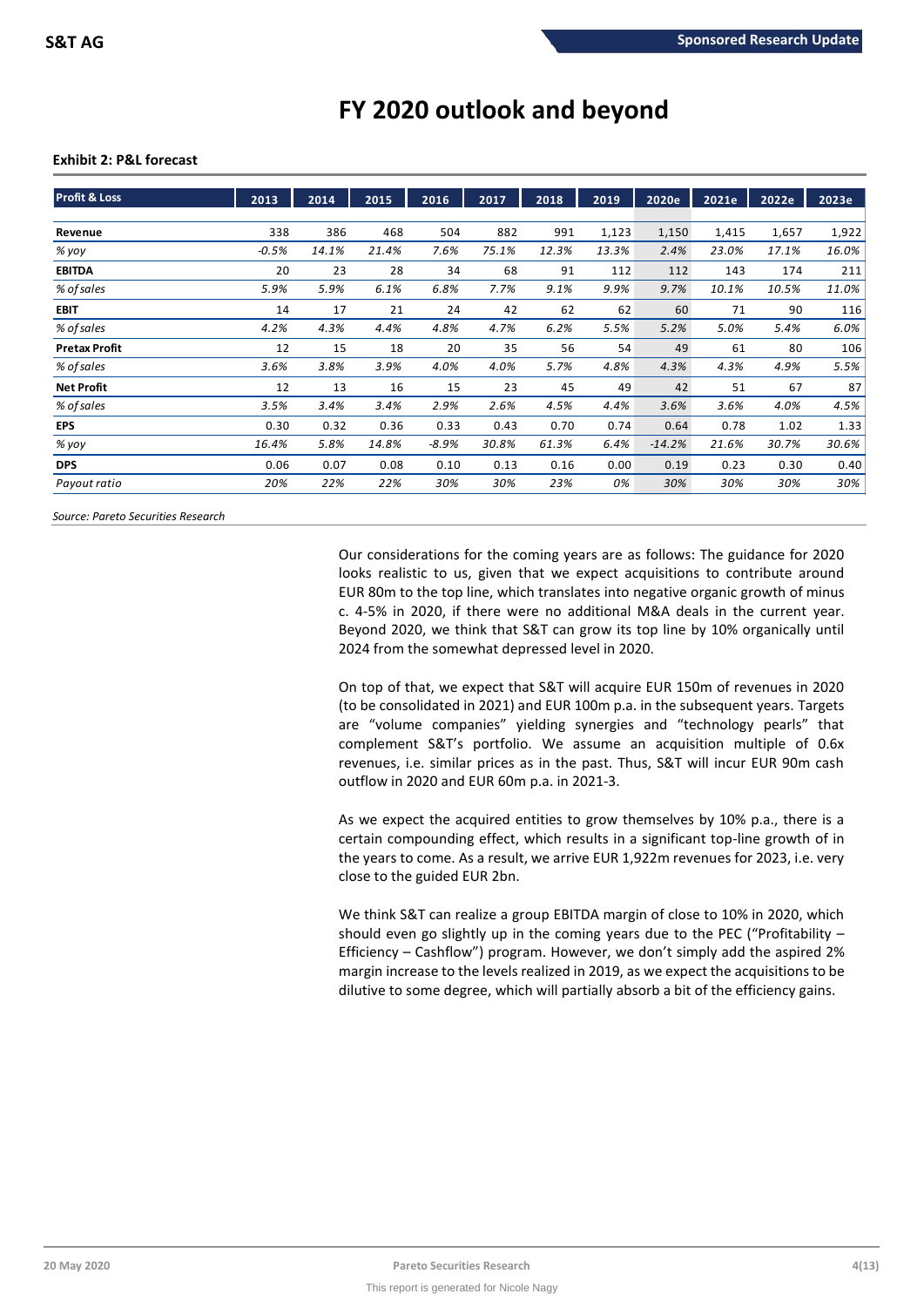# **Valuation update**

## **Exhibit 3: DCF**

|                                  |              |       | <b>Phase I</b> |       |                       |       |       | <b>Phase II</b> |                     |       | <b>Phase III</b> |
|----------------------------------|--------------|-------|----------------|-------|-----------------------|-------|-------|-----------------|---------------------|-------|------------------|
| <b>EUR</b> m                     | 2020e        | 2021e | 2022e          | 2023e | 2024e                 | 2025e | 2026e | 2027e           | 2028e               | 2029e |                  |
|                                  |              |       |                |       |                       |       |       |                 |                     |       |                  |
| <b>Revenues</b>                  | 1,150        | 1,415 | 1,657          | 1,922 | 2,104                 | 2,281 | 2,448 | 2,601           | 2,735               | 2,847 |                  |
| growth rate                      | 2%           | 23%   | 17%            | 16%   | 9%                    | 8%    | 7%    | 6%              | 5%                  | 4%    |                  |
| <b>EBITDA</b>                    | 112          | 143   | 174            | 211   | 231                   | 251   | 269   | 286             | 301                 | 313   |                  |
| <b>EBIT</b> margin               | 9.7%         | 10.1% | 10.5%          | 11.0% | 11.0%                 | 11.0% | 11.0% | 11.0%           | 11.0%               | 11.0% |                  |
| Depr. & Amort. (FA)              | 35           | 51    | 59             | 67    | 74                    | 75    | 76    | 75              | 72                  | 68    |                  |
| % of sales                       | 3.0%         | 3.6%  | 3.6%           | 3.5%  | 3.5%                  | 3.3%  | 3.1%  | 2.9%            | 2.6%                | 2.4%  |                  |
| Depr. & Amort. (RoU)             | 17           | 21    | 25             | 29    | 32                    | 35    | 37    | 39              | 41                  | 43    |                  |
| % of sales                       | 1.5%         | 1.5%  | 1.5%           | 1.5%  | 1.5%                  | 1.5%  | 1.5%  | 1.5%            | 1.5%                | 1.5%  |                  |
| <b>EBIT</b>                      | 60           | 71    | 90             | 116   | 126                   | 141   | 156   | 171             | 187                 | 202   |                  |
| <b>EBIT</b> margin               | 5.2%         | 5.0%  | 5.4%           | 6.0%  | 6.0%                  | 6.2%  | 6.4%  | 6.6%            | 6.8%                | 7.1%  |                  |
| Tax                              | (9)          | (11)  | (15)           | (21)  | (25)                  | (28)  | (31)  | (34)            | (37)                | (40)  |                  |
| Tax rate                         | 15%          | 16%   | 17%            | 18%   | 20%                   | 20%   | 20%   | 20%             | 20%                 | 20%   |                  |
| Capex                            | (28)         | (35)  | (41)           | (48)  | (53)                  | (57)  | (61)  | (65)            | (68)                | (71)  |                  |
| % of sales                       | 2.4%         | 2.5%  | 2.5%           | 2.5%  | 2.5%                  | 2.5%  | 2.5%  | 2.5%            | 2.5%                | 2.5%  |                  |
| <b>Acquisitions (ex NWC)</b>     | (72)         | (48)  | (48)           | (48)  | 0                     | 0     | 0     | 0               | 0                   | 0     |                  |
| % of sales                       | 6.3%         | 3.4%  | 2.9%           | 2.5%  | 0.0%                  | 1.3%  | 1.9%  | 2.2%            | 2.3%                | 9.5%  |                  |
| Change in WC & P                 | 16           | (14)  | (20)           | (22)  | (15)                  | (17)  | (18)  | (19)            | (20)                | (21)  |                  |
| % of sales                       | $-1.4%$      | 1.0%  | 1.2%           | 1.2%  | 0.7%                  | 0.7%  | 0.7%  | 0.7%            | 0.7%                | 0.7%  |                  |
| <b>Free Cash Flow</b>            | 1            | 12    | 24             | 43    | 106                   | 114   | 122   | 128             | 134                 | 138   | 3,074            |
| growth rate                      | nm           | nm    | 92%            | 81%   | nm                    | 7%    | 6%    | 5%              | 4%                  | 3%    | 3%               |
| <b>Present Value FCF</b>         | $\mathbf{1}$ | 11    | 20             | 33    | 76                    | 76    | 75    | 73              | 71                  | 68    | 1,518            |
| <b>PV Phase I</b>                |              | 141   |                |       | <b>Risk free rate</b> |       | 3.5%  |                 | Targ. equity ratio  |       | 70%              |
| <b>PV Phase II</b>               |              | 363   |                |       | <b>Premium Equity</b> |       | 5.0%  |                 | <b>Beta</b>         |       | 1.2              |
| <b>PV Phase III</b>              |              | 1,518 |                |       | <b>Premium Debt</b>   |       | 0.5%  |                 | <b>WACC</b>         |       | 7.6%             |
|                                  |              |       |                |       |                       |       |       |                 |                     |       |                  |
| <b>Enterprise value</b>          |              | 2,022 |                |       | <b>Sensitivity</b>    |       |       |                 | Growth in phase III |       |                  |
| - Net debt (cash)                |              | 32    |                |       |                       |       | 2.0%  | 2.5%            | 3.0%                | 3.5%  | 4.0%             |
| - Pension provisions             |              | 9     |                |       |                       | 6.8%  | 29.6  | 32.4            | 35.9                | 40.5  | 46.7             |
| - Minorities & Peripherals       |              | 12    |                |       |                       | 7.2%  | 27.0  | 29.3            | 32.2                | 35.8  | 40.6             |
| - Leasing liabilities            |              | 62    |                |       | <b>WACC</b>           | 7.6%  | 29.6  | 26.7            | 29.0                | 32.0  | 35.7             |
| - Paid-out dividends for last FY |              | 0     |                |       |                       | 8.0%  | 22.8  | 24.4            | 26.4                | 28.8  | 31.8             |
| +/- Other EV items               |              | 0     |                |       |                       | 8.4%  | 21.0  | 22.4            | 24.1                | 26.1  | 28.6             |
| <b>Equity value</b>              |              | 1,906 |                |       |                       |       |       |                 |                     |       |                  |
| Number of shares (m)             |              | 66    |                |       |                       |       |       |                 |                     |       |                  |
| Value per share $(\epsilon)$     |              | 29.0  |                |       |                       |       |       |                 |                     |       |                  |
| Current Price $(\epsilon)$       |              | 23.5  |                |       |                       |       |       |                 |                     |       |                  |
| <b>Upside</b>                    |              | 23%   |                |       |                       |       |       |                 |                     |       |                  |
|                                  |              |       |                |       |                       |       |       |                 |                     |       |                  |

*Source: Pareto Securities Research*

Within our DCF framework, we book the cash deployed for acquisition ex investments into working capital, which is included in the line "Change of WC & P" though. As S&T intends to reduce the working capital intensity from 13.7% to 12% in 2020 as part of the aforementioned PEC program, and we don't build meaningful acquisitions in 2020 into our company model, the net contribution from working capital is expected to be positive in 2020.

The first-time application of IFRS 16 had a noteworthy impact on S&T's fiscal year report, as the company recognized EUR 62m right of use assets and a corresponding liability on the 2019 balance sheet. Also, the depreciation for 2019 included an amount of EUR 17m referring to right of use assets, which was counterbalanced in the cash flow statement by the "repayment" of recognized lease liabilities as high as EUR 15.8m. Interest payments of EUR 1.6m on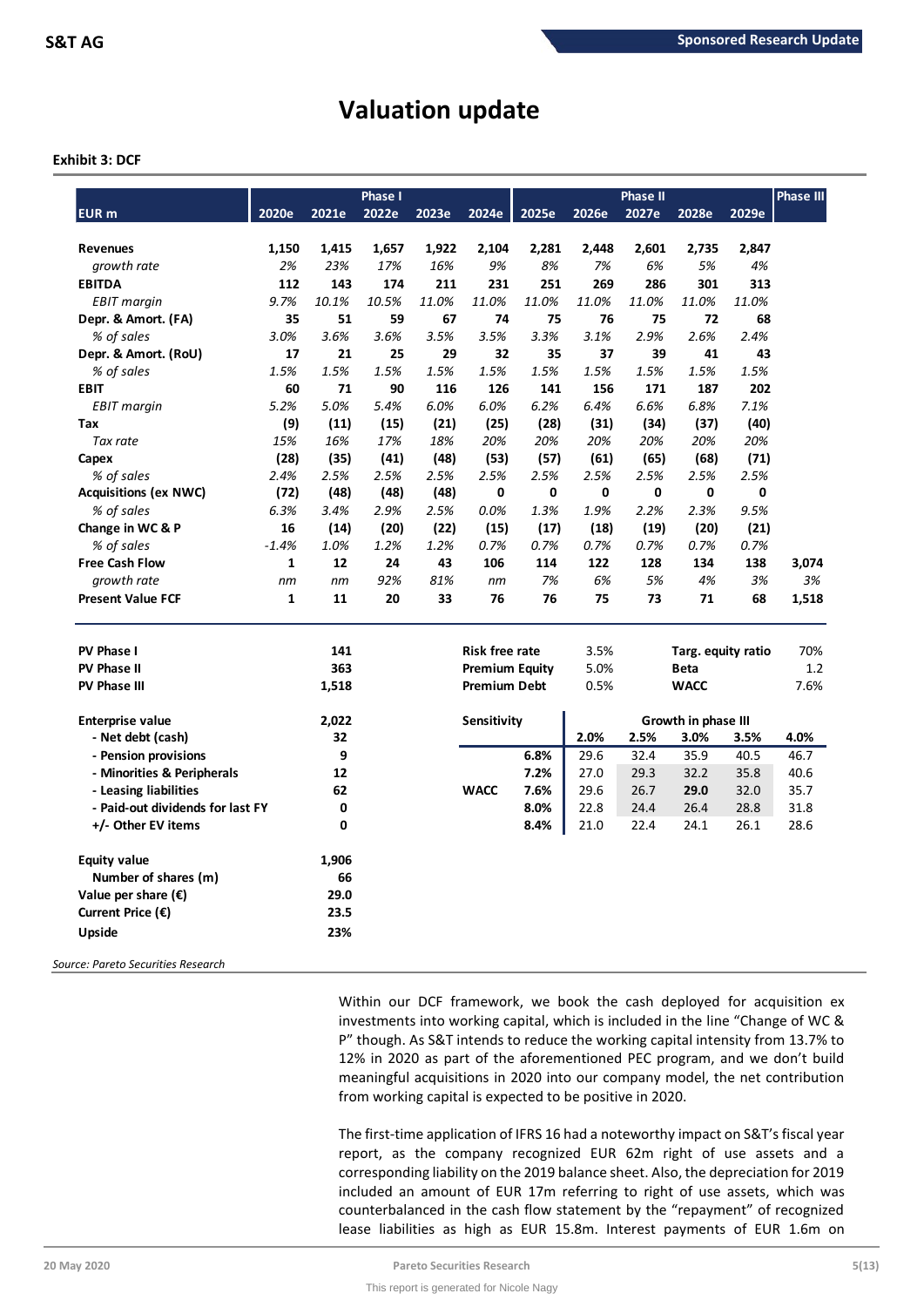recognized lease liabilities were not reported anymore as operational expenses but as part of the financial result in 2019.

For valuation purposes, we will only add back depreciation to EBIT in our DCF framework that do not refer to rights of use assets. Correspondingly, we will only deduct capex for fixed assets other than right of use assets from free cash flow.

# **These changes result in a DCF-derived fair value of EUR 29 and an upside of around 23%.**



# **Exhibit 4: Historical 12 months forward PE (consensus-based)**

The S&T share has massively outperformed the TecDax by ~20 percentage points since the index reached its bottom in the middle of March. At present, the share trades at a 25% premium to the index which compares with an historical average of ~15%. The current consensus PE of 25x forward earnings is however on par with the historical average. Though there is still upside for the share, it does not trade in supercheap territory anymore, we think.





*Source: Pareto Securities Research*

*Source: Pareto Securities Research*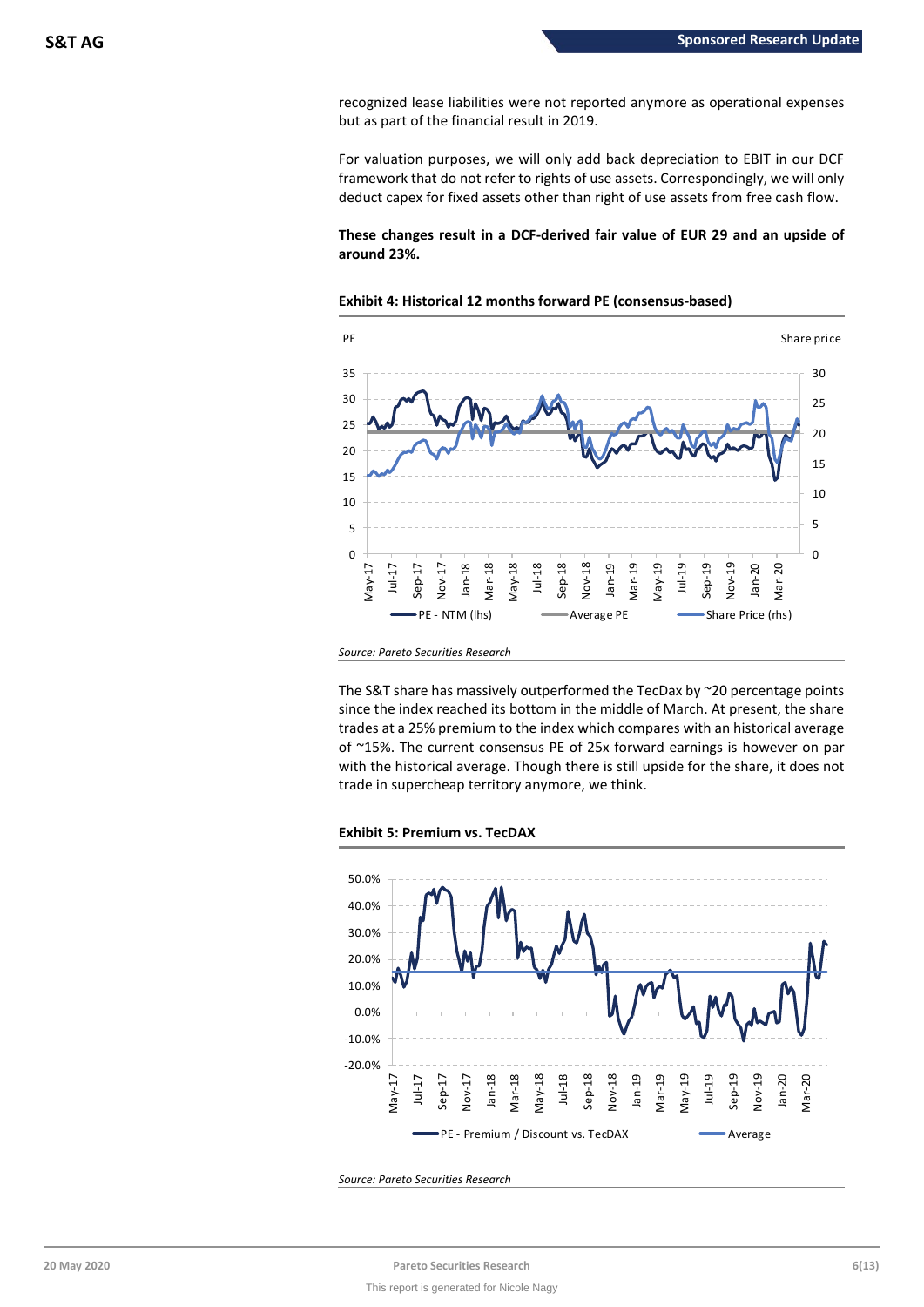# **Appendix: Acquisitions between 2016-9**

# **Exhibit 6: Acquisitions 2016-9**

| AIS Automation GmbH<br><b>Acquisition</b>                            | <b>Announced</b> | <b>Region</b>                   | Initial stake                            | <b>Rationale</b>  | Purchase price (kEUR)        | Revenues<br>(KEUR) | Income<br>(KEUR) | Margin<br>ÎЕ) | EV/LFY<br>sales<br><b>Current</b><br>stake | tion date<br>Consolida- | Cons.                    | <b>Segment</b>                       | cons. rev (e)<br>First year |
|----------------------------------------------------------------------|------------------|---------------------------------|------------------------------------------|-------------------|------------------------------|--------------------|------------------|---------------|--------------------------------------------|-------------------------|--------------------------|--------------------------------------|-----------------------------|
|                                                                      |                  |                                 |                                          |                   |                              |                    |                  |               |                                            |                         |                          |                                      |                             |
|                                                                      | 10/2019          | Germany                         | 100.00%                                  | Product extension | 13,000                       | 13,610             | 383              | 2.8%          |                                            | 01.11.2019              | $\sim$                   | loT Solutions                        | 2,799                       |
| from Fujitsu<br>Industrial mainboard unit                            | 6102/20          | Germany                         | 100.00%                                  | Product extension |                              |                    |                  |               |                                            |                         |                          | Europe                               |                             |
| <b>Bass Systems</b>                                                  | 602/80           | Germany                         | 51.00%                                   | IT Integration    | 12,400                       | 23,822             | 5,039            | 21.2%         |                                            | 01.08.2019              | <b>UT</b>                | IT Services                          | 10,357                      |
| <b>Kapsch PublicTransportCom</b><br>Kapsch CarrierCom                | 62/5019          | Austria                         | 100.00%                                  | 58.D              | $\bullet$                    | 120,958            | έ                | 56            | 100.00%                                    | 01.06.2019              | ↘                        | 힠<br>Sulutions<br>Europe             | 70,663                      |
| <b>XTRO Holding GmbH</b>                                             | 62/2019          | Germany                         | 100.00%                                  |                   | 679                          |                    |                  |               |                                            | 23.05.2019              | ┙                        | IT Services                          |                             |
| Epro Electronic                                                      | 03/2019          | Germany                         | 100.00%                                  |                   | 2,400                        | 1,849              | 551              | 29.8%         |                                            | 13.03.2019              | 5                        | loT Solutions<br>Europe              | 1,541                       |
| werktechnik GmbH<br>Steudatec System- und Netz-                      | 11/2018          | Germany                         | 100.00%                                  |                   | 404                          | 721                | 38               | 5.3%          |                                            | 01.12.2018              | $\overline{ }$           | IT Services                          | 72                          |
| Kontron Canada Inc.                                                  | 8102/60          | Canada                          | step-up to 100%<br>$(\text{from } 51\%)$ |                   | 51,220                       |                    |                  |               |                                            |                         |                          |                                      |                             |
| S&T Pilscom s.r.o.                                                   | 8102/60          | Czech Rep.                      | 100.00%                                  |                   | 1874                         | 275                | $^{85}$          | 9.2%          |                                            | 01.10.2018              | $\omega$                 | IT Services                          | 322                         |
| from Incocybe Technologies<br>Open Networking Platform unit          | 8102/20          | Canada                          | Asset deal                               |                   | 4,289                        |                    |                  |               |                                            | 30.07.2018              | <b>υπ</b>                | lot Solutions                        |                             |
| Fair Value Com srl                                                   | 8102/20          | Romania                         | 100.00%                                  |                   | 834                          | 2,240              | 238              | 10.6%         |                                            | 01.08.2018              | G                        | IT Services                          | 568                         |
| Four units from Exceet group                                         | 06/2018          | GER / AUS<br>£                  | 100.00%                                  |                   | 30,771                       | 68,955             | -1,207           | -1.8%         |                                            | 27.07.2018              | <b>un</b>                | loT Solutions                        | 27,639                      |
| GmbH<br>Active Internet Performance                                  | 8102/10          | Austria                         | 100.00%                                  |                   | 500                          | 1,630              | 37               | 2.3%          |                                            | 01.05.2018              | $\infty$                 | IT Services                          | <b>355</b>                  |
| from Kapsch CarrierCom<br>International Carrier business             | 04/2018          | Austria                         | 100.00%                                  |                   | -119                         | 15,373             | -633             | 4.1%          |                                            | 01.04.2018              | $\circ$                  | IT Services                          | 11,878                      |
| XTRO AG                                                              | 11/2017          | Germany                         | 100.00%                                  |                   | 2,500                        | 10,353             | 375              | 3.6%          |                                            | 01.12.2017              | $\overline{\phantom{a}}$ | <b>T Services</b>                    | 1,072                       |
| Industrial Computers SAS<br>Industrial Computers Ltd.                | 10/2017          | <b>France</b><br>$\infty$       | 100.00%<br>100.00%                       |                   | 2,050                        | 4,506              | နွ               | $-2.1%$       |                                            | 31.10.2017              | 2                        | loT Solutions                        | 502                         |
| Kapsch BusinessCom Kft.<br>Kapsch BusinessCom s.r.o<br>Kapsch s.r.o. | 06/2017          | Slovakia<br>Slovakia<br>Hungary | 100.00%<br>100.00%<br>100.00%            |                   | 4,084                        | 12,799             | 82               | -0.6%         |                                            | 01.07.2017              | $\sigma$                 | IT Services                          | 7,250                       |
| Linforge Technologies GmbH                                           | 04/2017          | Austria                         | 38.62% option<br>61.38%                  |                   | incl.option/+variable<br>964 | 1,005              | $-12$            | $-1.2%$       |                                            | 07.04.2017              | $\mathbf \omega$         | IT Services                          | 737                         |
| RAIST GmbH                                                           | 02/2017          | Austria                         | 100.00%                                  |                   | 6,084                        | 23,896             | 1.091            | 4.6%          |                                            | 01.04.2017              | $\circ$                  | IT Services                          | 17,799                      |
| BIT IT! Service GmbH                                                 | 11/2016          | Germany                         | +30% option<br>51.00%                    |                   | incl. option<br>723          | 1,641              | -127             | $-7.7%$       |                                            | 01.12.2016              | $\overline{a}$           | Services<br>DACH                     | $^{81}$                     |
| Kontron AG                                                           | 10/2016          | Germany                         | (full cons.)<br>29.90%                   |                   | 60,179                       | 385,125            | -147,610         | -38.3%        | 95.15%                                     | 01.12.2016              | ⊨                        | <b>Appliances</b><br><b>Security</b> | 48,861                      |
| Hagenberg Software GmbH                                              | 10/2016          | Austria                         | 100.00%                                  |                   | 720                          | 2,060              | 56               | 1.3%          |                                            | 01.03.2016              | 5                        | Appliances<br>Security               | 390                         |
| ces pos anteile A GmbH                                               | 09/2016          | Germany                         | 100.00%                                  |                   | 1,235                        | 2,385              | 663              | 27.8%         |                                            | 30.09.2016              | $\omega$                 | Services<br><b>DACH</b>              | 557                         |
| Kapsch Sp.z.o.o.                                                     | 09/2016          | Poland                          | 100.00%                                  |                   | $\circ$                      | 8,038              | $-942$           | $-11.7\%$     |                                            | 01.09.2016              | 4                        | Services EE                          | 2,554                       |
| hamcos IT Service GmbH                                               | 08/2016          | Germany                         | + 51% options<br>49.00%                  |                   | 2,010                        | 8,321              | 95               | 1.1%          |                                            | 04.08.2016              | G                        | Services<br>DACH                     | 3,156                       |
| Novotech                                                             | 05/2016          | Austria                         | 100.00%                                  |                   | $rac{lnc1.$ option           | 5,104              | $-469$           | -9.2%         |                                            | 03.05.2016              | $\infty$                 | Appliances<br>Security               | 3,251                       |
| Amanox Solutions<br>R                                                | 03/2016          | Switzerland                     | 48.8% options<br>51.20%                  |                   | + variable + options<br>999  | 6,116              | 413              | 6.8%          |                                            | 13.04.2016              | $\mathbf \omega$         | Services<br><b>DACH</b>              | 4,469                       |
| S&T Smart Energy Services                                            | 12/2015          | Austria                         | 49.00%                                   |                   | variable<br>1,249            |                    |                  |               |                                            | 01.02.2016              | 旨                        | Smart Energy<br>Appliances           |                             |
| printing unit from                                                   | 12/2016          | Austria                         | 100.00%                                  |                   | 500                          |                    |                  |               |                                            | 01.01.2016              | 5                        | Services<br><b>DACH</b>              |                             |
| Herrmann Buchner GmbH<br>NTSprosigma GmbH                            | 11/2015          | Austria                         | 74.90%                                   |                   | 27                           | 584                | 73               |               |                                            | 01.01.2016              | 12                       | Appliances<br>Security               | 584                         |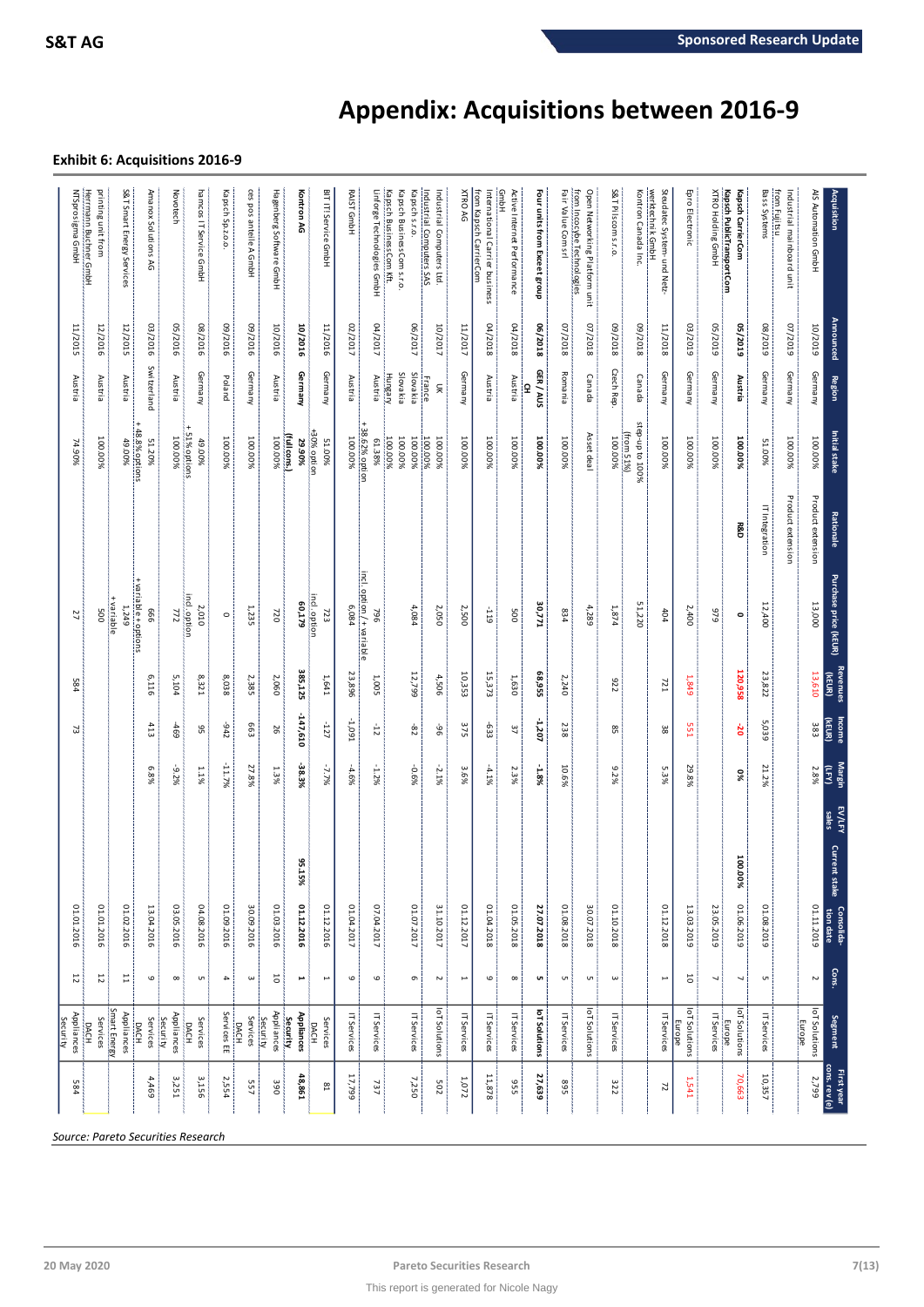| PROFIT & LOSS (fiscal year) (EURm)             | 2015    | 2016                     | 2017                     | 2018                     | 2019           | 2020e                    | 2021e                    | 2022e        |
|------------------------------------------------|---------|--------------------------|--------------------------|--------------------------|----------------|--------------------------|--------------------------|--------------|
| <b>Revenues</b>                                | 468     | 504                      | 882                      | 991                      | 1,123          | 1,150                    | 1,415                    | 1,657        |
| <b>EBITDA</b>                                  | 28      | 34                       | 68                       | 91                       | 112            | 112                      | 143                      | 174          |
| Depreciation & amortisation                    | (8)     | (10)                     | (26)                     | (29)                     | (50)           | (52)                     | (72)                     | (84)         |
| EBIT                                           | 21      | 24                       | 42                       | 62                       | 62             | 60                       | 71                       | 90           |
| Net interest                                   | (3)     | (4)                      | (6)                      | (5)                      | (8)            | (10)                     | (10)                     | (10)         |
| Other financial items                          | $\sim$  | $\overline{\phantom{a}}$ | $\overline{\phantom{a}}$ | $\overline{\phantom{a}}$ | $\blacksquare$ | $\overline{\phantom{a}}$ | $\overline{\phantom{a}}$ |              |
| <b>Profit before taxes</b>                     | 18      | 20                       | 35                       | 56                       | 54             | 49                       | 61                       | 80           |
| Taxes                                          | (1)     | 0                        | (6)                      | (8)                      | (5)            | (7)                      | (10)                     | (14)         |
| Minority interest                              | (2)     | (6)                      | (7)                      | (3)                      | (0)            | $\overline{\phantom{a}}$ |                          |              |
| Net profit                                     | 16      | 15                       | 23                       | 45                       | 49             | 42                       | 51                       | 67           |
| EPS reported                                   | 0.36    | 0.33                     | 0.43                     | 0.70                     | 0.74           | 0.64                     | 0.78                     | 1.02         |
| <b>EPS adjusted</b>                            | 0.36    | 0.31                     | 0.43                     | 0.70                     | 0.74           | 0.64                     | 0.78                     | 1.02         |
| <b>DPS</b>                                     | 0.08    | 0.10                     | 0.13                     | 0.16                     |                | 0.19                     | 0.23                     | 0.30         |
| <b>BALANCE SHEET (EURm)</b>                    | 2015    | 2016                     | 2017                     | 2018                     | 2019           | 2020e                    | 2021e                    | 2022e        |
| Tangible non current assets                    | 15      | 28                       | 32                       | 37                       | 38             | 86                       | 110                      | 133          |
| Other non-current assets                       | 76      | 184                      | 195                      | 273                      | 392            | 444                      | 452                      | 460          |
| Other current assets                           | 168     | 331                      | 361                      | 366                      | 483            | 446                      | 486                      | 542          |
| Cash & equivalents                             | 60      | 126                      | 217                      | 172                      | 312            | 291                      | 270                      | 270          |
| <b>Total assets</b>                            | 319     | 669                      | 805                      | 848                      | 1,226          | 1,267                    | 1,319                    | 1,406        |
| <b>Total equity</b>                            | 102     | 241                      | 332                      | 367                      | 385            | 423                      | 461                      | 513          |
| Interest-bearing non-current debt              | 51      | 94                       | 115                      | 113                      | 283            | 273                      | 260                      | 260          |
| Interest-bearing current debt                  |         |                          |                          | $\overline{\phantom{a}}$ |                |                          |                          |              |
| Other Debt                                     | 166     | 332                      | 356                      | 366                      | 549            | 562                      | 587                      | 623          |
| Total liabilites & equity                      | 319     | 669                      | 805                      | 848                      | 1,226          | 1,267                    | 1,319                    | 1,406        |
| <b>CASH FLOW (EURm)</b>                        | 2015    | 2016                     | 2017                     | 2018                     | 2019           | 2020e                    | 2021e                    | 2022e        |
| Cash earnings                                  | 23      | 131                      | 46                       | 48                       | 82             | 76                       | 102                      | 126          |
| Change in working capital                      | 3       | (70)                     | (1)                      | (12)                     | 2              | 16                       | (14)                     | (20)         |
| Cash flow from investments                     | (10)    | (74)                     | (39)                     | (63)                     | (56)           | (100)                    | (83)                     | (89)         |
| Cash flow from financing                       | (1)     | 72                       | 93                       | (21)                     | 84             | (14)                     | (25)                     | (15)         |
| Net cash flow                                  | 21      | 65                       | 91                       | (45)                     | 111            | (21)                     | (21)                     | $\mathbf{1}$ |
| <b>CAPITALIZATION &amp; VALUATION (EURm)</b>   | 2015    | 2016                     | 2017                     | 2018                     | 2019           | 2020e                    | 2021e                    | 2022e        |
| Share price (EUR end)                          | 6.0     | 8.7                      | 18.0                     | 15.8                     | 21.3           | 23.5                     | 23.5                     | 23.5         |
| Number of shares end period                    | 44      | 49                       | 63                       | 66                       | 66             | 66                       | 66                       | 66           |
| Net interest bearing debt                      | (9)     | (32)                     | (102)                    | (58)                     | (30)           | (18)                     | (10)                     | (10)         |
| <b>Enterprise value</b>                        | 254     | 481                      | 1,066                    | 998                      | 1,385          | 1,536                    | 1,545                    | 1,544        |
| EV/Sales                                       | 0.5     | $1.0\,$                  | 1.2                      | $1.0\,$                  | 1.2            | 1.3                      | $1.1\,$                  | 0.9          |
| EV/EBITDA                                      | 9.0     | 14.0                     | 15.7                     | 11.0                     | 12.4           | 13.8                     | 10.8                     | 8.9          |
| EV/EBIT                                        | 12.0    | 19.9                     | $25.5\,$                 | 16.2                     | 22.4           | 25.8                     | 21.9                     | 17.2         |
| P/E reported                                   | 16.4    | 26.3                     | 41.5                     | 22.6                     | 28.6           | 36.8                     | 30.2                     | 23.1         |
| P/E adjusted                                   | 16.4    | 28.4                     | 41.5                     | 22.6                     | 28.6           | 36.8                     | 30.2                     | 23.1         |
| P/B                                            | $2.6$   | $2.8\,$                  | 3.7                      | 2.9                      | 3.8            | 3.8                      | 3.4                      | 3.1          |
| <b>FINANCIAL ANALYSIS &amp; CREDIT METRICS</b> | 2015    | 2016                     | 2017                     | 2018                     | 2019           | 2020e                    | 2021e                    | 2022e        |
| ROE adjusted (%)                               | 16.5    | 7.9                      | 7.9                      | 12.9                     | 13.1           | 10.4                     | 11.5                     | 13.7         |
| Dividend yield (%)                             | $1.3\,$ | $1.1\,$                  | 0.7                      | $1.0\,$                  |                | 0.8                      | $1.0\,$                  | 1.3          |
| EBITDA margin (%)                              | $6.1\,$ | 6.8                      | 7.7                      | 9.1                      | 9.9            | 9.7                      | 10.1                     | 10.5         |
| EBIT margin (%)                                | $4.5\,$ | 4.8                      | 4.7                      | $6.2$                    | $5.5\,$        | $5.2$                    | 5.0                      | $5.4\,$      |
| NIBD/EBITDA                                    | (0.33)  | (0.93)                   | (1.50)                   | (0.64)                   | (0.26)         | (0.16)                   | (0.07)                   | (0.06)       |
| EBITDA/Net interest                            | 10.73   | 8.28                     | 10.72                    | 17.56                    | 14.54          | 10.89                    | 14.38                    | 18.24        |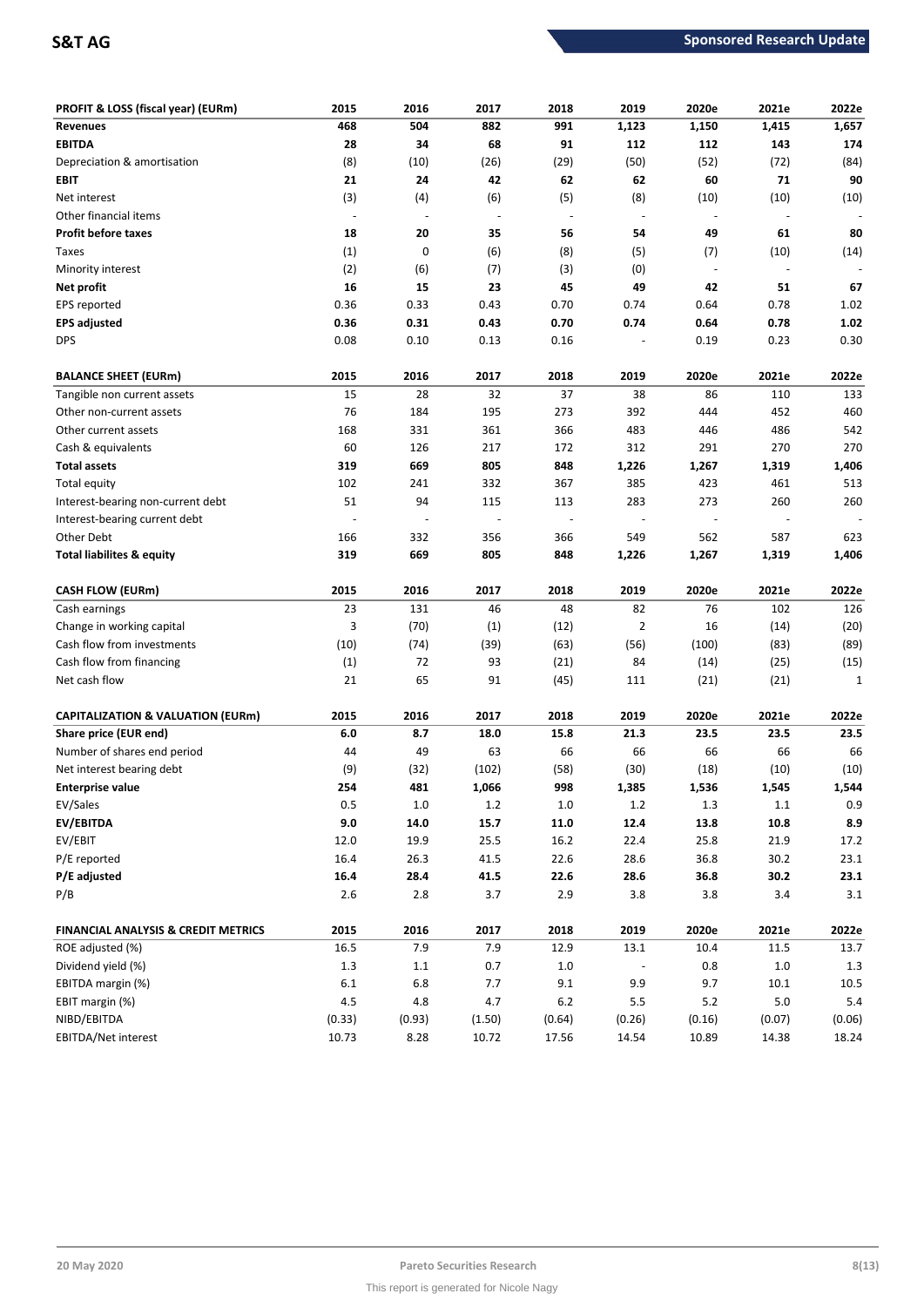## **Disclaimer and legal disclosures**

## **Origin of the publication or report**

This publication or report originates from Pareto Securities AS ("Pareto Securities"), reg. no. 956 632 374 (Norway), Pareto Securities AB, reg. no. 556206-8956 (Sweden) or Pareto Securities Limited, reg. no. 3994976, (United Kingdom) (together the Group Companies or the "Pareto Securities Group") acting through their common un it Pareto Securities Research. The Group Companies are supervised by the Financial Supervisory Authority of their respective home countries.

## **Content of the publication or report**

This publication or report has been prepared solely by Pareto Securities Research.

Opinions or suggestions from Pareto Securities Research may deviate from recommendations or opinions presented by other departments or companies in the Pareto Securities Group. The reason may typically be the result of differing time horizons, methodologies, contexts or other factors.

### **Sponsored research**

Please note that if this report is labelled as "sponsored research" on the front page, Pareto Securities has entered into an agreement with the company about the preparation of research reports and receives compensation from the company for this service. Sponsored research is prepared by the Research Department of Pareto Securities without any instruction rights by the company. Sponsored research is however commissioned for and paid by the company and such material is considered by Pareto Securities to qualify as an acceptable minor non-monetary benefit according to the EU MiFID II Directive.

## **Basis and methods for assessment**

Opinions and price targets are based on one or more methods of valuation, for instance cash flow analysis, use of multiples, behavioral technical analyses of underlying market movements in combination with considerations of the market situation and the time horizon. Key assumptions of forecasts, price targets and projections in research cited or reproduced appear in the research material from the named sources. The date of publication appears from the research material cited or reproduced. Opinions and estimates may be updated in subsequent versions of the publication or report, provided in subsequent versions of t that the relevant company/issuer is treated anew in such later versions of the publication or report.

Pareto Securities Research may provide credit research with more specific price targets based on different valuation methods, including the analysis of key credit ratios and other factors describing the securities creditworthiness, peer group analysis of securities with similar creditworthiness and different DCF-valuations. All descriptions of loan agreement structures and loan agreement features are obtained from sources which Pareto Securities Research believes to be reliable, but Pareto Securities Research does not represent or warrant their accuracy. Be aware that investors should go through the specific complete loan agreement before investing in any bonds and not base an investment decision based solely on information contained in this publication or report.

Pareto Securities Research has no fixed schedule for updating publications or reports.

Unless otherwise stated on the first page, the publication or report has not been reviewed by the issuer before dissemination. In instances where all or part of a report is presented to the issuer prior to publication, the purpose is to ensure that facts are correct.

## **Validity of the publication or report**

All opinions and estimates in this publication or report are, regardless of source, given in good faith and may only be valid as of the stated date of this publication or report and are subject to change without notice.

### **No individual investment or tax advice**

The publication or report is intended only to provide general and preliminary information to investors and shall not be construed as the basis for any investment decision. This publication or report has been prepared by Pareto Securities Research as general information for private use of investors to whom the publication or report has been distributed, but it is not intended as a personal recommendation of particular financial instruments or strategies and thus it does not provide individually tailored investmen t advice, and does not take into account the individual investor's particular financial situation, existing holdings or liabilities, investment knowledge and experience, investment objective and horizon or risk profile and preferences. The investor must particularly ensure the suitability of an investment as regards his/her financial and fiscal situation and investment objectives. The investor bears the risk of losses in connection with an investment.

Before acting on any information in this publication or report, we recommend consulting your financial advisor.

The information contained in this publication or report does not constitute advice on the tax consequences of making any particular investment decision. Each investor shall make his/her own appraisal of the tax and other financial merits of his/her investment.

### **Sources**

This publication or report may be based on or contain information, such as opinions, recommendations, estimates, price targets and valuations which emanate from Pareto Securities Research' analysts or representatives, publicly available information, information from other units or companies in the Group Companies, or other named sources.

To the extent this publication or report is based on or contains information emanating from other sources ("Other Sources") than Pareto Securities Research ("External Information"), Pareto Securities Research has deemed the Other Sources to be reliable but neither the companies in the Pareto Securities Group, others associated or affiliated with said companies nor any other person, guarantee the accuracy, adequacy or completeness of the External Information.

## **Ratings**

| Equity ratings: | "Buv"  | Pareto Securities Research expects this financial instrument's total return to exceed 10% over the next 12 months                   |
|-----------------|--------|-------------------------------------------------------------------------------------------------------------------------------------|
|                 | "Hold" | Pareto Securities Research expects this financial instrument's total return to be between -10% and 10% over the next 12 months      |
|                 | "Sell" | Pareto Securities Research expects this financial instrument's total return to be negative by more than 10% over the next 12 months |

Analysts Certification<br>The research analyst(s) whose name(s) appear on research reports prepared by Pareto Securities Research certify that: (i) all of the views expressed in the research report accurately reflect their pe "Hold"<br>"Sell" Pareto Securities Research expects this financial instrument's total return to be between -1.0% and 1.0% over the next 12 months<br>"Sell" Pareto Securities Research expects this financial instrument's total ret research analysts in research reports that are prepared by Pareto Securities Research.

The research analysts whose names appears on research reports prepared by Pareto Securities Research received compensation that is based upon various factors including Pareto Securities' total revenues, a portion of which are generated by Pareto Securities' investment banking activities.

### **Limitation of liability**

Pareto Securities Group or other associated and affiliated companies assume no liability as regards to any investment, divest ment or retention decision taken by the investor on the basis of this publication or report. In no event will entities of the Pareto Securities Group or other associated and affiliated companies be liable for direct, indirect or incidental, special or consequential damages resulting from the information in this publication or report.

Neither the information nor any opinion which may be expressed herein constitutes a solicitation by Pareto Securities Research of purchase or sale of any securities nor does it constitute a solicitation to any person in any jurisdiction where solicitation would be unlawful. All information contained in this research report has been compiled from sources believed to be reliable. However, no representation or warranty, express or implied, is made with respect to the completeness or accuracy of its contents, and it is not to be relied upon as authoritative.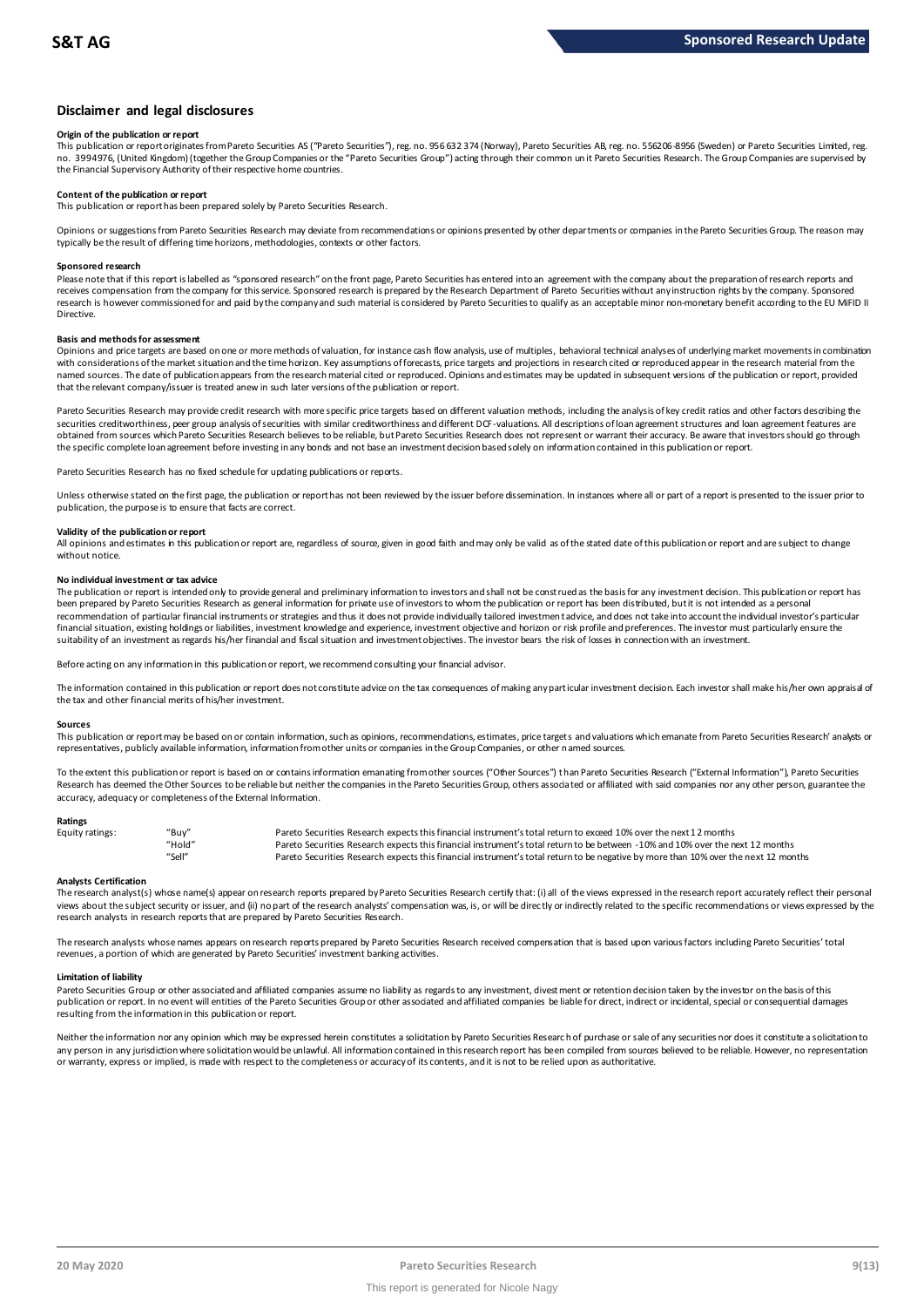## **Risk information**

The risk of investing in certain financial instruments, including those mentioned in this document, is generally high, as their market value is exposed to a lot of different factors such as the operational and financial conditions of the relevant company, growth prospects, change in interest rates, the economic and political environment, foreign exchange rates, shifts in market sentiments etc. Where an investment met.<br>or securit the investor. Past performance is not a guide to future performance. Estimates of future performance are based on assumptions that may not be realized. When investing in individual shares, the investor may lose all or part of the investments.

## **Conflicts of interest**

Companies in the Pareto Securities Group, affiliates or staff of companies in the Pareto Securities Group, may perform services for, solicit business from, make a market in, hold long or short positions in, or otherwise be interested in the investments (including derivatives) of any company mentioned in the publication or report.

In addition Pareto Securities Group, or affiliates, may from time to time have a broking, advisory or other relationship with a company which is the subject of or referred to in the relevant Research, including acting as that company's official or sponsoring broker and providing investment banking or other financial services. It is the policy of Pareto to seek to act as corporate adviser or broker to some of the<br>companies which a

To limit possible conflicts of interest and counter the abuse of inside knowledge, the analysts of Pareto Securities Research are subject to internal rules on sound ethical conduct, the management of inside<br>information, ha legislation and relevant industry standards. The object of the internal rules is for example to ensure that no analyst will abuse or cause others to abuse confidential information. It is the policy of Pareto Securities Research that no link exists between revenues from capital markets activities and individual analyst remuneration. The Group Companies are members of national stockbrokers' associations in each of the countries in which the Group Companies have their head offices. Internal rules have been developed in accordance with recommendations issued by the stockbrokers associations. This material has been prepared following the Pareto Securities Conflict of Interest Policy.

The guidelines in the policy indude rules and measures aimed at achieving a sufficient degree of independence between variou s departments, business areas and sub-business areas within the Pareto In the sum in order to, as far as possible, avoid conflicts of interest from arising between such departments, business areas and sub-business areas as well as their customers. One purpose of such customers areas as well a measures is to restrict the flow of information between certain business areas and sub-business areas within the Pareto Securities Group, where conflicts of interest may arise and to safeguard the impartialness of the empl The guidelines in the policy indude rules and measures aimed at achieving a sufficient degree of independence between various departments, business areas and sub-business areas within the Pareto<br>Securities Group in order t Pareto Securities Group rules concerning contacts with covered companies and rules concerning personal account trading carried out by analysts.

## **Distribution restriction**

The securities referred to in this publication or report may not be eligible for sale in some jurisdictions and persons into whose possession this document comes should inform themselves about and observe Pareto Securities Group rules concerning contacts with covered companies and rules concerning personal account trading carried out by analysts.<br>Distribution restriction<br>The securities referred to in this publication or rep Authority (FCA).

This research is only intended for and may only be distributed to institutional investors in the United States and U.S entities seeking more information about any of the issuers or securities discussed in this report should contact Pareto Securities Inc. at 150 East 52nd Street, New York, NY 10022, Tel. 212 829 4200.

Pareto Securities Inc. is a broker-dealer registered with the U.S. Securities and Exchange Commission and is a member of FINRA & SPC. U.S. To the extent required by applicable U.S. laws and regulations, Pareto Securities Inc. accepts responsibility for the contents of this publication. Investment products provided by or through Pareto Securities Inc. or Pareto Securities Research are not FDIC insured, may lose value and are not guaranteed by Pareto Securities Inc. or Pareto Securities Research. Investing in non-U.S. securities may entail certain risks. This document does not constitute or form part of any offer for sale or subscription, nor shall it or any part of it form the basis of or be relied on in connection with any contract or commitment whatsoever. The securities of non-U.S. issuers may not be registered with or subject to SEC reporting and other requirements. The information available about non-U.S. companies may be limited, and non-U.S. companies are generally not subject to the same uniform auditing and subject to the same unif reporting standards as U.S. companies. Market rules, conventions and practices may differ from U.S. markets, adding to transaction costs or causing delays in the purchase or sale of securities. Securities of some non-U.S. companies may not be as liquid as securities of comparable U.S. companies. Fluctuations in the values of national currencies, as well as the potential for governmental restrictions on currency movements, can significantly erode principal and investment returns.

Pareto Securities Research may have material conflicts of interest related to the production or distribution of this research report which, with regard to Pareto Securities Research, are disclosed herein.

## **Distribution in Singapore**

Pareto Securities Pte Ltd holds a Capital Markets Services License is an exempt financial advisor under Financial Advisers Act, Chapter 110 ("FAA") of Singapore and a subsidiary of Pareto Securities AS.

This report is directed solely to persons who qualify as "accredited investors", "expert investors" and "institutional investors" as defined in section 4A(1) Securities and Futures Act, Chapter 289 ("SFA") Distribution in Singapore<br>Pareto Securities Pte Ltd holds a Capital Markets Services License is an exempt financial advisor under Financial Advisers Act, Chapter 110 ("FAA") of Singapore and a subsidiary of Pareto Securiti person. You should seek advice from a financial adviser regarding the suitability of any product referred to in this report, taking into account your specific financial objectives, financial situation or particular needs before making a commitment to purchase any such product. Please contact Pareto Securities Pte Ltd, 16 Collyer Quay, # 2 7-02 Income at Raffles, Singapore 049318, at +65 6408 9800 in matters arising from, or in connection with this report.

Additional provisions on Recommendations distributed in the Canada<br>Canadian recipients of this research report are advised that this research report is not, and under no circumstances is it to be construed as an offer to s needs before making a commitment to purchase any such product. Please contact Pareto Securities Pte Ltd, 16 Collyer Quay, # 2 7-02 Income at Raffles, Singapore 049318, at +65 6408 9800 in matters arisin<br>from, or in connect from, or in connection with this report.<br>Additional provisions on Recommendations distributed in the Canada<br>Canadian recipients of this research report are advised that this research report is not, and under no circumstanc securities. No securities commission or similar regulatory authority in Canada has reviewed or in any way passed upon this research report or the merits of any securities described or discussed herein and any representation to the contrary is an offence. Any securities described or discussed within this research report may only be distributed in Canada in accordance with applicable provincial and territorial<br>securities laws. An securities regulators and only bya dealer properly registered under applicable securities laws or, alternatively, pursuant to an exemption from the dealer registration requirement in the relevant province or territory of Canada in which such offer or sale is made. Under no circumstances is the information contained herein to be construed as investment advice in any province or territory of Canada nor should it be construed as being tailored to the needs of the recipient. Canadian redpients are advised that Pareto Securities AS, its affiliates and its authorized agents are not responsible for, nor do they accept, any liability whatsoever for any direct or consequential loss arising from any use of this research report or the information contained herein.

## **Distribution in United Kingdom**

This publication is issued for the benefit of persons who qualify as eligible counterparties or professional dients and should be made available only to such persons and is exempt from the restriction on financial promotion in s21 of the Financial Services and Markets Act 2000 in reliance on provision in the FPO.

## **Copyright**

This publication or report may not be mechanically duplicated, photocopied or otherwise reproduced, in full or in part, under applicable copyright laws. Any infringement of Pareto Securities Research's copyright can be pursued legally whereby the infringer will be held liable for any and all losses and expenses incurred by the infringement.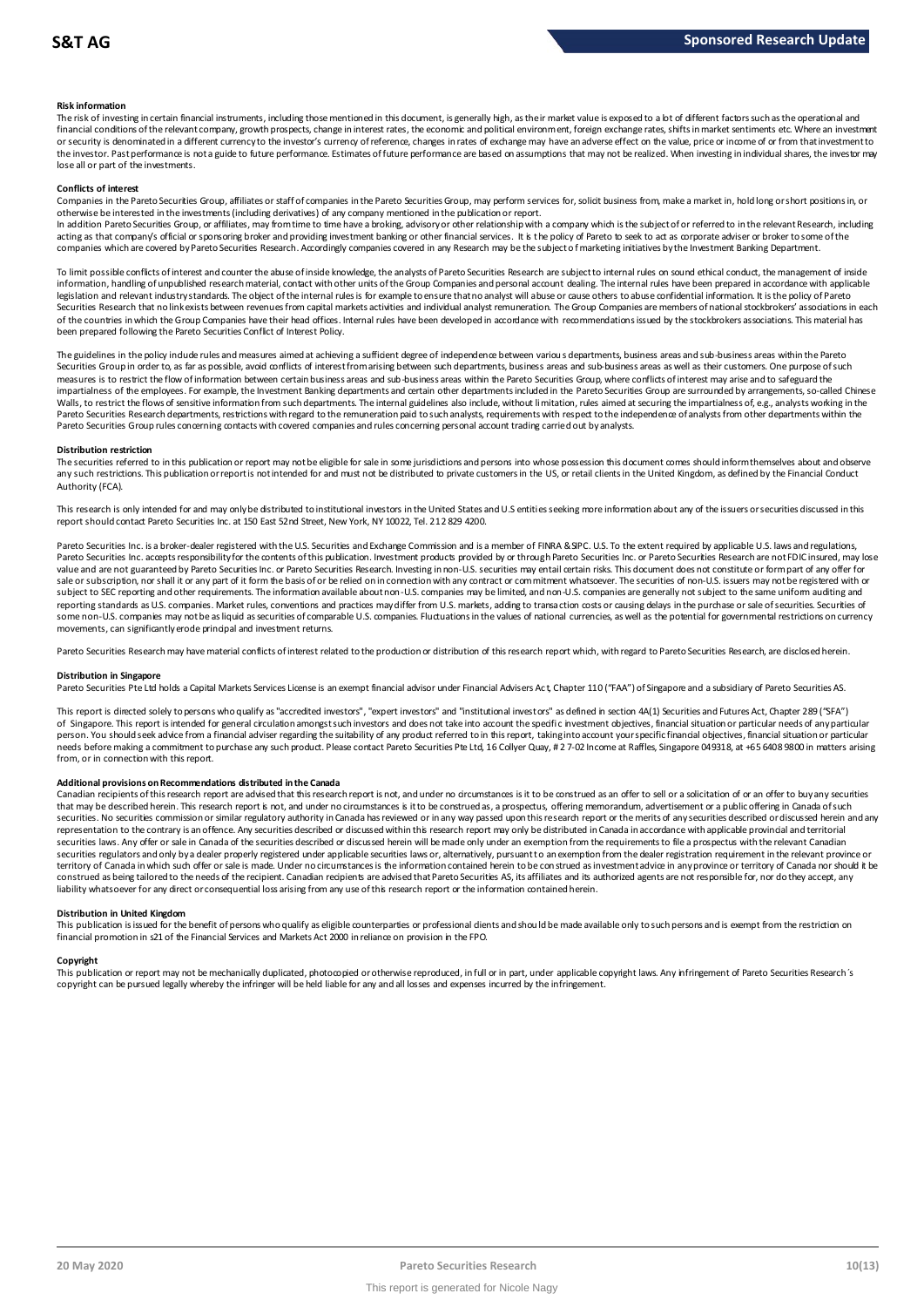## **Appendix A**

## Disclosure requirements pursuant to the Norwegian Securities Trading Regulations section 3-10 (2) and section 3-11 (1), letters a-b

The below list shows companies where Pareto Securities AS -together with affiliated companies and/or persons – own a portion of the shares exceeding 5 % of the total share capital in any company where a recommendation has been produced or distributed by Pareto Securities AS.

| Companies                  | No. of shares Holdings in % |       | Companies                 |           | No. of shares Holdings in % |
|----------------------------|-----------------------------|-------|---------------------------|-----------|-----------------------------|
| <b>Helgeland Sparebank</b> | 2.009.280                   | 9.63% | SpareBank 1Østfold Akersl | 1,139,852 | 9.20%                       |
| Pareto Bank ASA            | 14.903.587                  | 2134% | Sparebanken Vest          | 6.360.821 | 5.93%                       |

| $1.91$ CHO LOUGHIN / 1027 1 | <b>100.001</b> |                             | $2.0 + 70$ Open Obening it voor                                                                                                                         | <b>U.UUU.UL I</b> | <b>0.000</b>                |
|-----------------------------|----------------|-----------------------------|---------------------------------------------------------------------------------------------------------------------------------------------------------|-------------------|-----------------------------|
|                             |                |                             | areto Securities AS or its affiliates own as determined in accordance with Section 13(d) of the US Exchange Act, 1% or moreof the equity securities of: |                   |                             |
| Companies                   |                | No. of shares Holdings in % | Companies                                                                                                                                               |                   | No. of shares Holdings in % |
| <b>Helgeland Sparebank</b>  | 2.009.280      | 9.63%                       | SpareBank 1Østfold Akersl                                                                                                                               | 1.139.852         | 9.20%                       |
| Pareto Bank ASA             | 14.903.587     | 2134%                       | Sparebanken Møre                                                                                                                                        | 305.239           | 3.09%                       |
| Selvaag Bolig ASA           | 2.175.147      | 2.32%                       | Sparebanken Sør                                                                                                                                         | 433.444           | 2.77%                       |
| SpareBank 1BV               | 1655.220       | 2.63%                       | Sparebanken Vest                                                                                                                                        | 6.360.821         | 5.93%                       |
| SpareBank 1Nord-Norge       | 3.245.605      | 3.23%                       | <b>Totens Sparebank</b>                                                                                                                                 | 78.246            | 128%                        |
| SpareBank 1SMN              | 1880.442       | 145%                        |                                                                                                                                                         |                   |                             |
|                             |                |                             |                                                                                                                                                         |                   |                             |

Pareto Securities AS may hold financial instruments in companies where a recommendation has been produced or distributed by Breto Securities AS in connection with rendering investment services, including Market Making.

| Company                  | Analyst<br>holdings* | Total<br>holdings | Company                    | Analyst<br>holdings* | Total<br>holdings | Company                   | Analyst<br>holdings* | Total<br>holdings |
|--------------------------|----------------------|-------------------|----------------------------|----------------------|-------------------|---------------------------|----------------------|-------------------|
| Adevinta                 | $\Omega$             | 574               | Golden Ocean Group         | $\Omega$             | 1.744             | SalM ar                   | 0                    | 385               |
| AF Gruppen               | $\mathbf 0$          | 18,785            | Grieg Seafood              | 0                    | 4,071             | Sandnes Sparebank         | 0                    | 25,782            |
| Aker                     | $\mathbf 0$          | 791               | Hafnia Limited             | 0                    | 31869             | Sbanken                   | 0                    | 4,755             |
| Aker BP                  | $\mathbf 0$          | 23,376            | <b>Helgeland Sparebank</b> | 0                    | 2,777             | Scatec Solar              | 0                    | 35,000            |
| American Shipping Compar | 0                    | 3.500             | Ice Group                  | $\Omega$             | 104,391           | Schibsted ASA A Aksjer    | 0                    | 232               |
| Atlantic Sapphire        | 0                    | 1.105             | Jæren Sparebank            | 0                    | 500               | Schibsted ASA B Aksjer    | 0                    | 597               |
| Avance Gas               | $\Omega$             | 4,456             | Komplett Bank              | 0                    | 93,100            | SpareBank 1BV             | 0                    | 22,000            |
| Axactor                  | $\Omega$             | 11,376            | Kongsberg Gruppen          | $\mathbf 0$          | 34,274            | SpareBank 1Nord-Norge     | 0                    | 26,050            |
| Bakkafrost               | $\Omega$             | 144               | <b>KWS</b>                 | 75                   | 75                | SpareBank 1SMN            | 0                    | 17,740            |
| <b>BASF</b>              | 270                  | 270               | Lerøy Seafood              | $\mathbf 0$          | 3.350             | SpareBank 1SR-Bank        | 0                    | 42,415            |
| <b>B</b> onheur          | $\mathbf 0$          | 39,376            | Mowi                       | $\mathbf 0$          | 3.604             | Sparebank 1Østfold Akersh | 0                    | 292               |
| <b>BRABank</b>           | 0                    | 1,371,000         | <b>NORBIT</b>              | 0                    | 4.955             | SpareBank 1Østlandet      | 0                    | 10,021            |
| <b>BW</b> Energy Limited | $\mathbf 0$          | 43,075            | Nordic Semiconductor       | 0                    | 6,590             | Sparebanken Sør           | 0                    | 16,135            |
| <b>BW</b> Offshore       | $\Omega$             | 8,326             | Norsk Hydro                | $\Omega$             | 99,821            | Sparebanken Vest          | 0                    | 4,894             |
| <b>DNB</b>               | $\mathbf 0$          | 32,584            | Norwegian Air Shuttle      | 0                    | 31,214            | Sparebanken Øst           | 0                    | 1,500             |
| <b>DNO</b>               | $\mathbf 0$          | 489,853           | Norwegian Finans           | 0                    | 3,310             | Stolt-Nielsen             | 0                    | 42,217            |
| Elkem                    | $\mathbf 0$          | 3.730             | Ocean Yield                | $\mathbf 0$          | 42,905            | Storebrand                | 0                    | 6,395             |
| Entra                    | $\mathbf 0$          | 10,237            | Okeanis Eco Tankers        | $\mathbf 0$          | 3,835             | Subsea 7                  | 0                    | 1.198             |
| Equinor                  | $\Omega$             | 5.132             | Orkla                      | $\Omega$             | 18,699            | Telenor                   | 0                    | 2,731             |
| Europris                 | $\Omega$             | 17,169            | Panoro Energy              | 0                    | 7,285             | <b>TGS-NOPEC</b>          | 0                    | 2,000             |
| Fjord1                   | $\Omega$             | 50,000            | Pareto Bank                | 0                    | 1,279,977         | <b>VOWASA</b>             | 0                    | 4,781             |
| Fjordkraft Holding       | $\mathbf 0$          | 12,000            | Pioneer Property           | 0                    | 2,050             | <b>XXL</b>                | 0                    | 8,679             |
| Frontline                | $\mathbf 0$          | 11.730            | Protector Forsikring       | 0                    | 14,785            | Yara International        | 0                    | 13,998            |
| Gjensidige Forsikring    | $\mathbf 0$          | 7.430             | <b>REC Silicon</b>         | 0                    | 32,708            |                           |                      |                   |
|                          |                      |                   |                            |                      |                   |                           |                      |                   |

This overview is updated monthly (last updated 19.05.2020).

\*Analyst holdings ref ers t o posit ions held by t he Paret o Securit ies AS analyst covering t he company.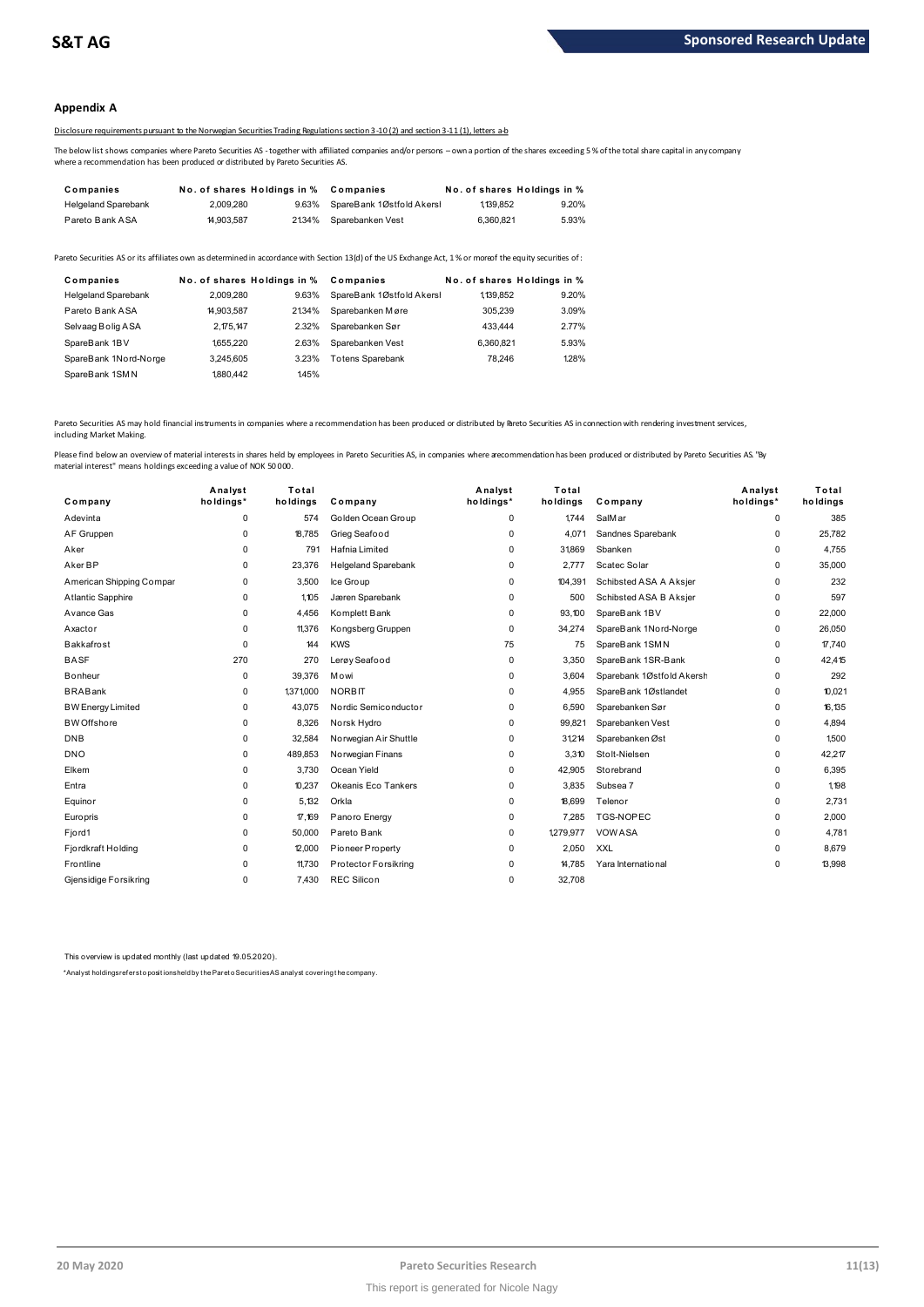# **Appendix B**

Disclosure requirements pursuant to the Norwegian Securities Trading Regulation § 3-11, letters e-f, ref the Securities Trading Act Section 3-10

Overview over issuers of financial instruments where Pareto Securities AS have prepared or distributed investment recommendation, where Pareto Securities AS have been lead manager/co-lead manager<br>or have rendered publicly

| or have rendered publicly known not immaterial investment banking services over the previous 12 months: |                                    |                              |
|---------------------------------------------------------------------------------------------------------|------------------------------------|------------------------------|
| 2020Bulkers                                                                                             | Genel Energy                       | Norwegian Air Shuttle        |
| Advanzia Bank                                                                                           | GG. St. Kongensgade 100 og 106     | Nouveau Monde Graphite       |
| Africa Energy                                                                                           | <b>Hafnia</b> Limited              | Ocean Yield                  |
| African Petroleum Corporation                                                                           | Haf slund E-CO                     | Odfjell SE                   |
| Agder Energi                                                                                            | Helgeland Sparebank                | <b>OKEA</b>                  |
| Aker ASA                                                                                                | Hunter Group                       | Otiga Group                  |
| <b>Belships</b>                                                                                         | Hörmann Industries                 | Pareto Bank                  |
| <b>BRAbank</b>                                                                                          | Ice Group                          | Petroleum Geo-Services       |
| <b>BRABank ASA</b>                                                                                      | <b>ICWHolding</b>                  | PetroTal                     |
| <b>BWEnergy</b>                                                                                         | Kingfish Zeeland                   | Pinewood Laboratories        |
| Cabonline Group Holding AB                                                                              | Klaveness Combination Carriers ASA | Pioneer Property Group       |
| Central Nic Group                                                                                       | LifeFit                            | Pioneer Property Group ASA   |
| Digiplex                                                                                                | Luxaviation Holding                | ProvidencesInv. Mngmt Pty    |
| <b>DNOASA</b>                                                                                           | Monobank ASA                       | Questerre Energy Corporation |
| Erwe Immobilien                                                                                         | MutaresSE& Co. KGaA                | Salmon Evolution AS          |
| Euromicron AG                                                                                           | Navig8                             | SandnesSparebank             |
| <b>Exmar NV</b>                                                                                         | Navigator Holdings                 | Seadrill                     |
| Filo Mining Corp                                                                                        | Norbit Group                       | Sparebanken Vest             |
| Flex LNG                                                                                                | Northern Ocean                     | Stolt Nilsen                 |
| Floatel                                                                                                 |                                    |                              |

*This overview is updated monthly (this overview is for the period 30.04.2019 – 30.04.2020).*

## **Appendix C**

Disclosure requirements pursuant to the Norwegian Securities Trading Regulation § 3-11 (4)

| лрропонд о                                                                 |                |
|----------------------------------------------------------------------------|----------------|
| <u>Disclosure requirements pursuant to the Norwegian Securities Tradin</u> |                |
|                                                                            |                |
| Distribution of recommendations                                            |                |
| Recommendation                                                             | % distribution |
| Buy                                                                        | 67%            |
| Hold                                                                       | 30%            |
| Sell                                                                       | 4%             |
|                                                                            |                |

| $\sim$                                          | $\mathbf{v}$   |
|-------------------------------------------------|----------------|
| Distribution of recommendations (transactions*) |                |
| Recommendation                                  | % distribution |
| Buy                                             | 82%            |
| Hold                                            | 18%            |
| Sell                                            | $0\%$          |
|                                                 |                |

\* Companies under coverage with which Pareto Securities Group has on-going or completed public investment banking services in the previous 12 months This overview is updated monthly (last updated 18.05.2020).